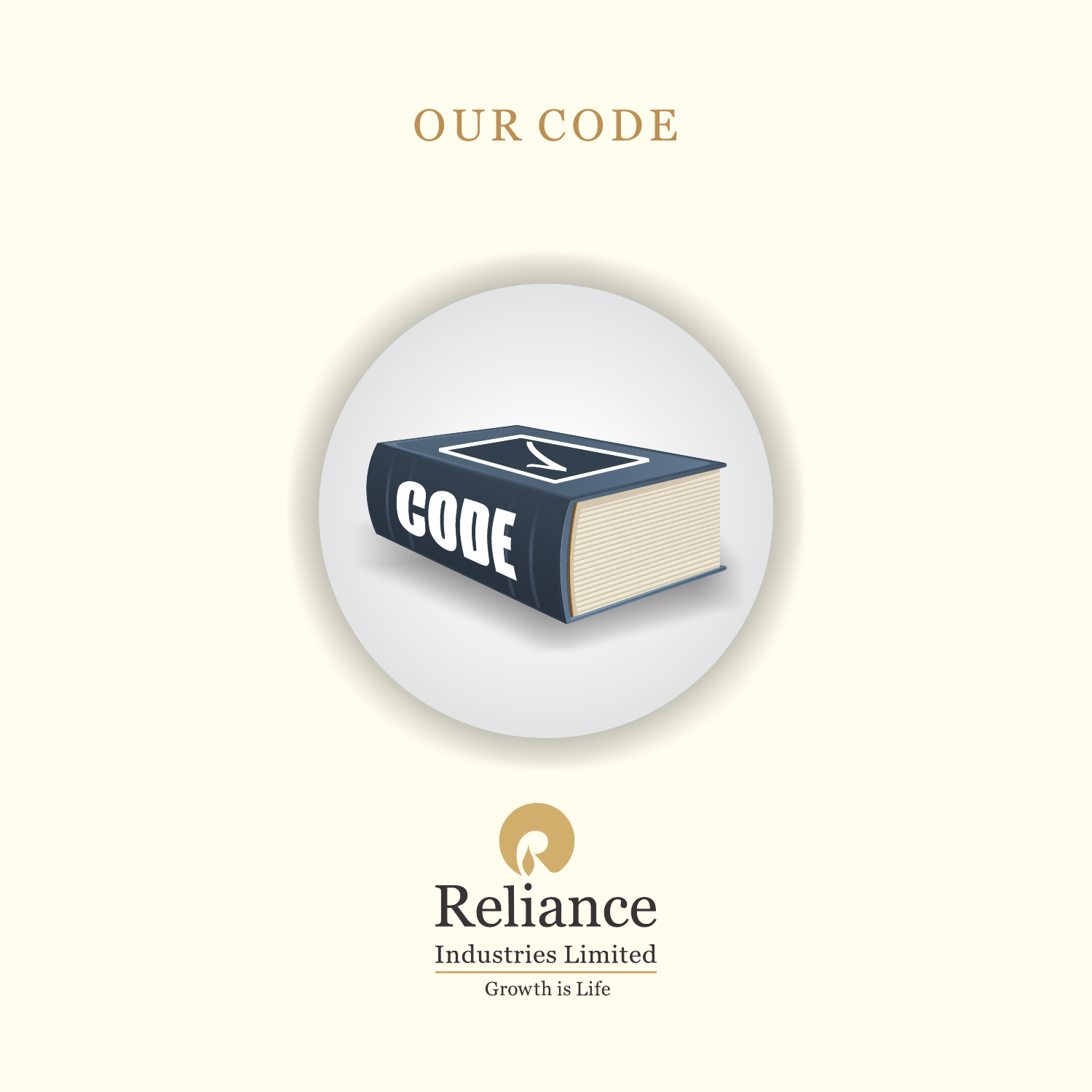

### WHAT OUR CODE IS ALL ABOUT

Our Values and Behaviours are the foundation for our Code. Our Code reflects our new values i.e. Customer Value, Ownership Mind-set, Respect, Integrity, One Team and Excellence. \*For details please refer "Our Values and Behaviours"

1.1 Our Code gives us the guidance and support we need to conduct our business ethically

1.2 Our Code represents our commitment to doing the right thing. By being part of RIL you

1.3 If you do not, you could put yourself, your colleagues and RIL at risk. Put simply, failure to follow this Code is misconduct, which could result in disciplinary action and even

- and to comply with the law.
- are agreeing to uphold this commitment.
- dismissal.
- granted in exceptional circumstances.

## WHAT WE VALUE?

1.4 No part of the Code can be waived without prior approval which reflects our wholehearted commitment to it. This will be coordinated by the Ethics & Compliance Taskforce\*, which will obtain approvals and make sure all appropriate reports and representations are made. This includes those required by law. Waivers will only be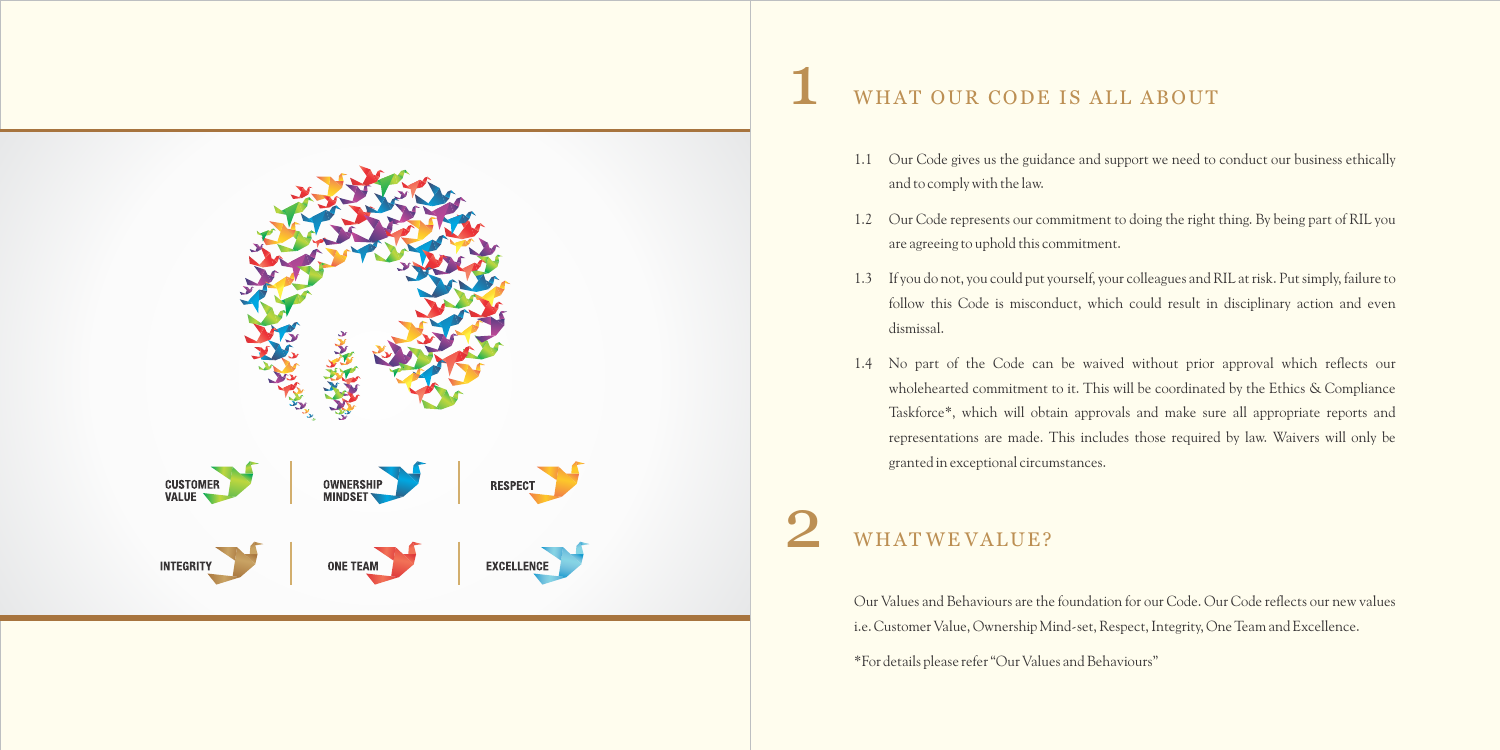

# WHO MUST FOLLOW OUR CODE?

3.1 The short answer to this is everyone. The longer answer is every employee and officer in every RIL wholly-owned entity, and in joint ventures (JVs) to the extent possible and

3.2 In situations where RIL does not have overall control of a JV, we will do everything we

3.3 We also seek to work with third parties who operate under principles that are similar to this Code. This includes making a contractual commitment where it is feasible to comply

- reasonable given RIL's level of participation.
- reasonably can to make sure JVs follow similar principles.
- with the applicable laws and work in line with our Code.
- believe they have not met our standards or their contractual obligations.
- responsibilities.

3.4 We expect all our contractors and their employees to act in a way that is consistent with our Code, and follow its principles. We will consider terminating contracts where we

3.5 Our Code shall also apply to Non- Executive Directors including Independent Directors to such extent as may be applicable depending on their respective roles and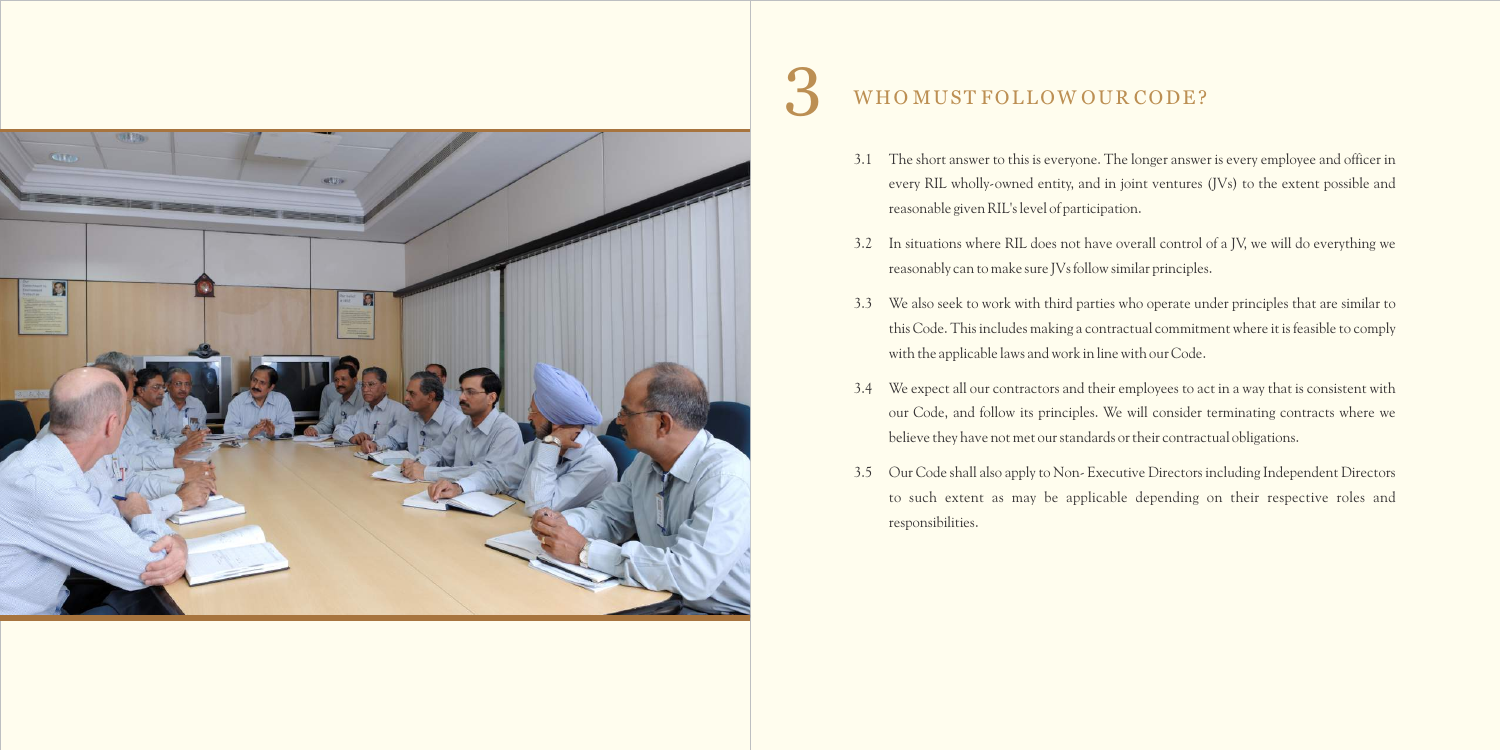4

It is important for you to be familiar with any legal requirements related to your roles and responsibilities. First and foremost, we must comply with legal requirements. Where there is a difference between a legal requirement and our Code, always apply the most stringent standard.

If you have any questions about this, talk to your line manager, HR, Legal, or the Ethics & Compliance Taskforce.



# FOLLOWING THE LAW, SETTING THE STANDARD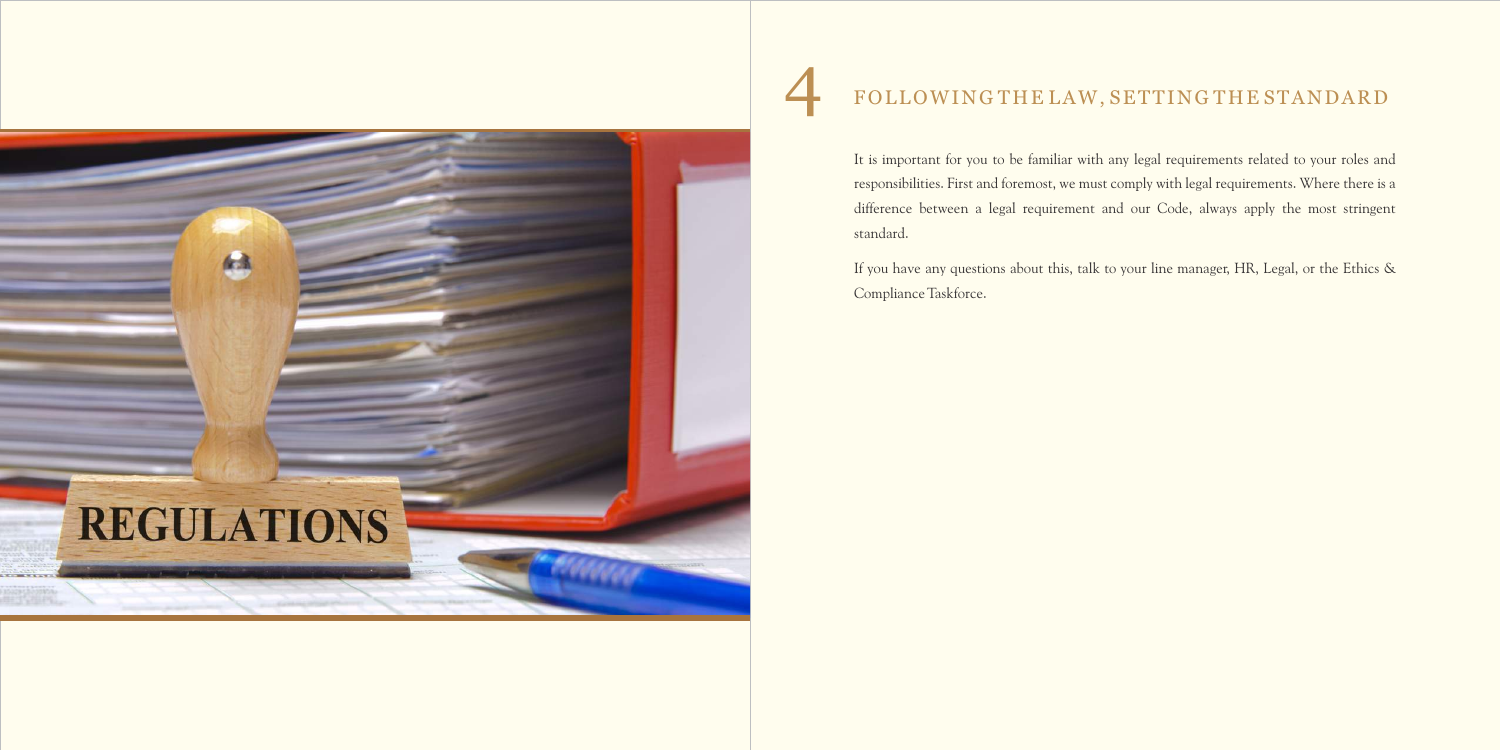5

- 1.1 **Operating safely, responsibly and reliably:**
- 1.2 **Our People:**

We are committed to safety, protecting the environment and respecting the communities, in which we operate. Our health, safety, security and environment (HSSE) goals are: no accidents, no harm to people and no damage to the environment.

Our people are key to o r success. When we respect and value one another we succeed u individually and as a company. We all have a role in maintaining a corporate culture based on respect and fairness.

1.3 **Our Business Partners:**

We work with our business partners in an honest, respectful and responsible way. We are a company on which others can rely. Reliance gains its competitive advantages through strong performance rather than through unethical or illegal business practices.

We work together with governments and communities to contribute to sustainable

- 1.4 **The governments and communities we work with:** growth, create jobs and invest in people.
- 1.5 **Our assets and financial integrity:**

We have a responsibility to protect shareholder value, take care of our assets and resources and to be honest and transparent about our operations and performance.

Above all, please remember that our Code is only a starting point. It cannot address every situation and is no substitute for using good judgment and doing the right thing.

\*For understanding in details about above principles please refer "Code of Conduct".



### WHAT ARE OUR GUIDING PRINCIPLES?

*(This document was approved by the Board of Directors at its Meeting held on January 16, 2015)*